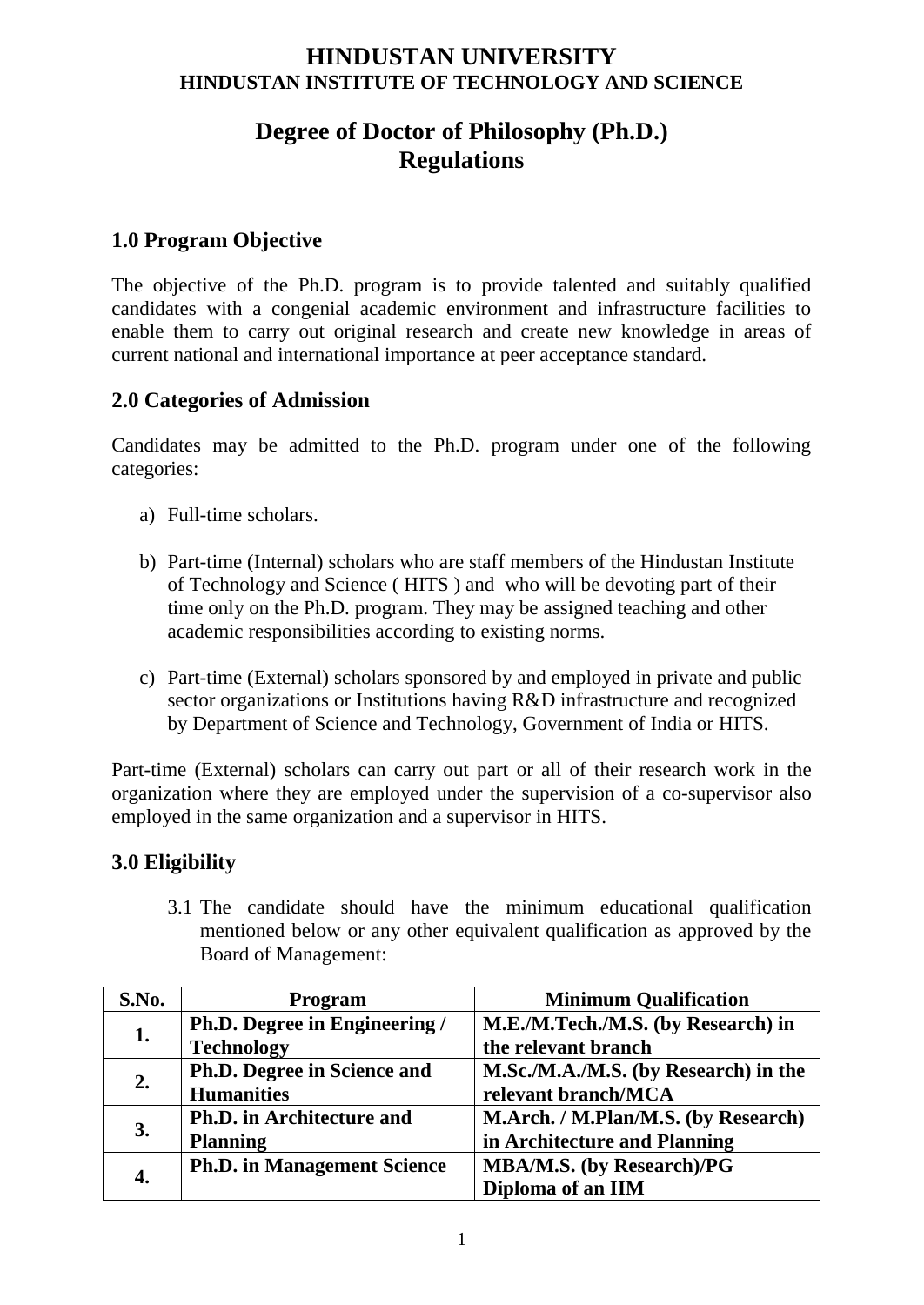- 3.2 The candidate should have passed the qualifying examination mentioned in (3.1) with first class.
	- 3.2.1 In those cases in which class is not awarded in the qualifying examination but only marks, the candidate should have obtained a minimum of 60 percent marks.
	- 3.2.2 In those cases in which class is not awarded in the qualifying examination but only grades, the candidate should have obtained a CGPA of 6.5 on a ten-point scale.
	- 3.2.3 For M.A. (English) Degree holders, the minimum marks is 55 percent.
	- 3.2.4 For candidates with teaching or industrial experience of more than six years, a first class in either bachelor's level or master's level is permissible.
	- 3.2.5 The requirement of class and minimum marks or CGPA does not apply if the qualifying degree is M.S. (by Research).
	- 3.2.6 For S.C. / S.T. candidates: second class with a minimum of 55 percent marks is permissible.

## **4.0 International Students**

Foreign nationals with valid passport and visa may be admitted under any one of the three categories of admission mentioned in 2.0. Such candidates with degrees from Indian Universities should have the same educational qualifications as mentioned in 3.0 for Indian students. Foreign nationals with foreign degrees shall possess the minimum educational requirements equivalent to the qualifications mentioned in 3.1 and 3.2 as recognized by HITS. After admission, they should apply, through HITS, for necessary clearance from the Government of India for study in India.

## **5.0 Selection Procedure**

- 5.1 Eligible candidates possessing the minimum educational qualifications mentioned in 3.0 should apply in the prescribed application form (through proper channel wherever applicable) before the due date mentioned in the relevant notification issued by the University.
- 5.2 The applications by the candidates shall be processed by committees constituted by the Chairman, Board of Research, HITS.
- 5.3 Such committees will scrutinize the applications for eligibility norms. They will also conduct test/interview for the eligible candidates. Based on the performance in the test/interview, successful candidates shall be short listed by the committees.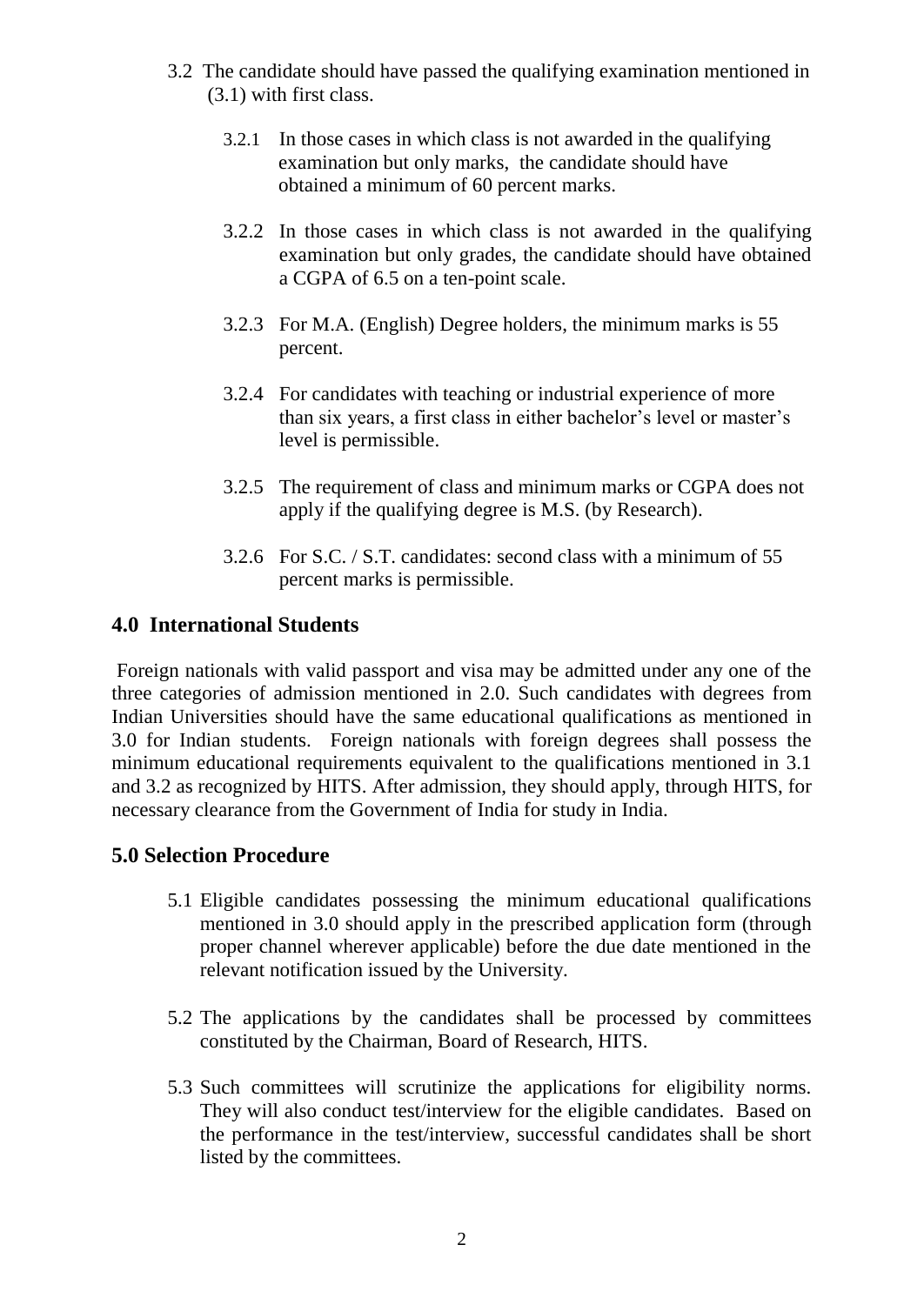5.4 For the short-listed candidates, the committees shall nominate research supervisors, taking into account the area of research of the candidate and the field of expertise of the supervisors. The recommendations of the committees will be forwarded to the Chairman, Board of Research for placing before the Vice-Chancellor.

## **6.0 Admission**

6.1 After acceptance of the list by the Vice-Chancellor, the Registrar's Office will inform the candidate about his provisional selection for the Ph.D. program and ask him to pay the prescribed fees. After the candidate pays the fees, the candidate is provisionally admitted and registered for the program effective from the last date prescribed for the payment of fees. His admission will be informed by the Registrar to the Chairman, Board of Research, concerned HOD, supervisor(s) and the sponsoring institution, if any.

## **7.0 Supervisor Recognition**

- 7.1 The following may be a supervisor for a Ph.D. scholar:
- (a) Faculty members of HITS having a Ph.D. Degree and who get themselves recognized by HITS to be supervisors.
- (b) Faculty with Ph.D. degree working in other institutions and who get themselves recognized by HITS to act as supervisors (see clause 7.2 below)
- (c) Retired faculty with Ph.D. Degree and who get themselves recognized by HITS to act as supervisors (see clause 7.2 below)
- 7.2 Faculty / Retired faculty with Ph.D. Degree from outside HITS may get themselves recognized as Ph.D. supervisors by applying to HITS in prescribed form. The applicant should possess Ph.D. degree in the broad area of research in which he proposes to act as supervisor.
- 7.3 The recognized supervisors working in public and private sector R&D organizations can act only as co-supervisors along with a supervisor from Hindustan University for Part-time (External) candidates sponsored by their organizations.
- 7.4 When a faculty member, who has supervised a candidate, retires, he can continue to be a supervisor. In such a case a faculty who is in service shall be appointed as a co-supervisor. The supervisor will be invited for all meetings in which the candidate's work is reviewed.
- 7.5 In case a faculty member supervising a candidate goes on leave exceeding 6 months, another faculty member will be appointed as co-supervisor of the candidate.
- 7.6 Change/Addition of Supervisor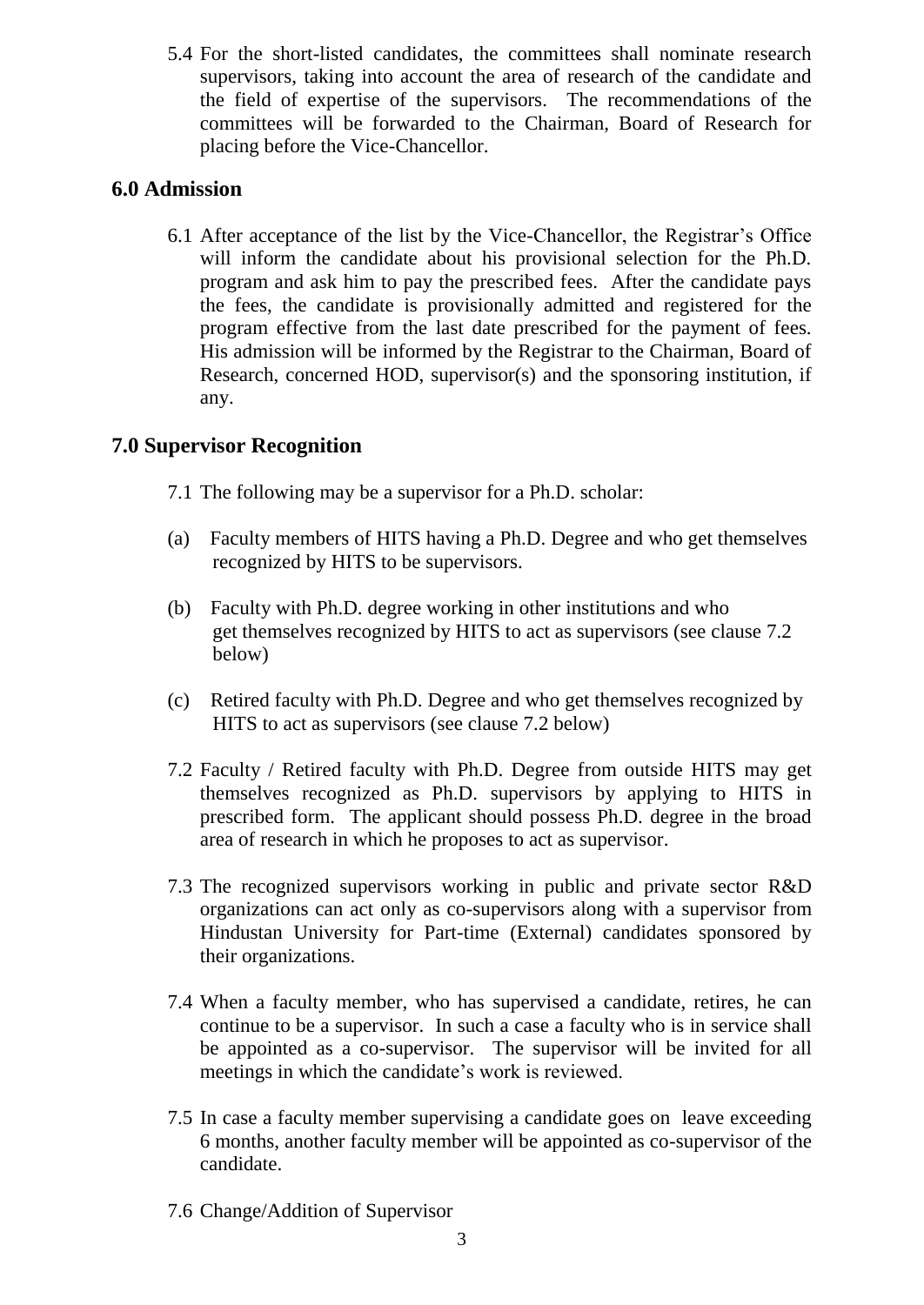The Doctoral Committee of a Ph.D. scholar may recommend change of supervisor or appointment of a co-supervisor for valid reasons.

7.7 Maximum number of candidates under supervision of a supervisor.

A supervisor can act as supervisor to a maximum of six Ph.D. scholars at any time. However he can act as co-supervisor for three more Ph.D. scholars.

#### **8.0 Doctoral Committee**

8.1 There shall be a doctoral committee for each Ph.D. scholar to monitor the progress of the scholar. The Head of the Department will inform the Chairman, Board of Research, for each scholar the area of research, the  $name(s)$  of the supervisor(s) and panels of names, indicating the area of specialization, for constitution of doctoral committee within two weeks of the registration of the candidate.

8.2 The following will be the composition of the doctoral committee :

| (1) Chairman / Co-chairman, Board of Research                                                                               | Chairman |
|-----------------------------------------------------------------------------------------------------------------------------|----------|
| (2) Head of the Department where the scholar is studying                                                                    | Member   |
| (3) Supervisor                                                                                                              | Convener |
| $(4)$ Co-supervisor if any                                                                                                  | Member   |
| (5) One faculty member of HITS nominated by<br>Chairman, Board of Research<br>(from a panel of 3 names provided by the HOD) | Member   |
| (6) One external member nominated by<br>Chairman, Board of Research (from<br>a panel of 3 names provided by the HOD)        | Member   |

In case any member goes on leave exceeding 6 months or resigns or retires from the University, Chairman, Board of Research will nominate another member.

#### **9.0 Program Structure**

- 9.1 Course Work
	- 9.1.1 The Doctoral Committee of the scholar shall meet within two weeks from the date of its constitution to prescribe course work for the scholar.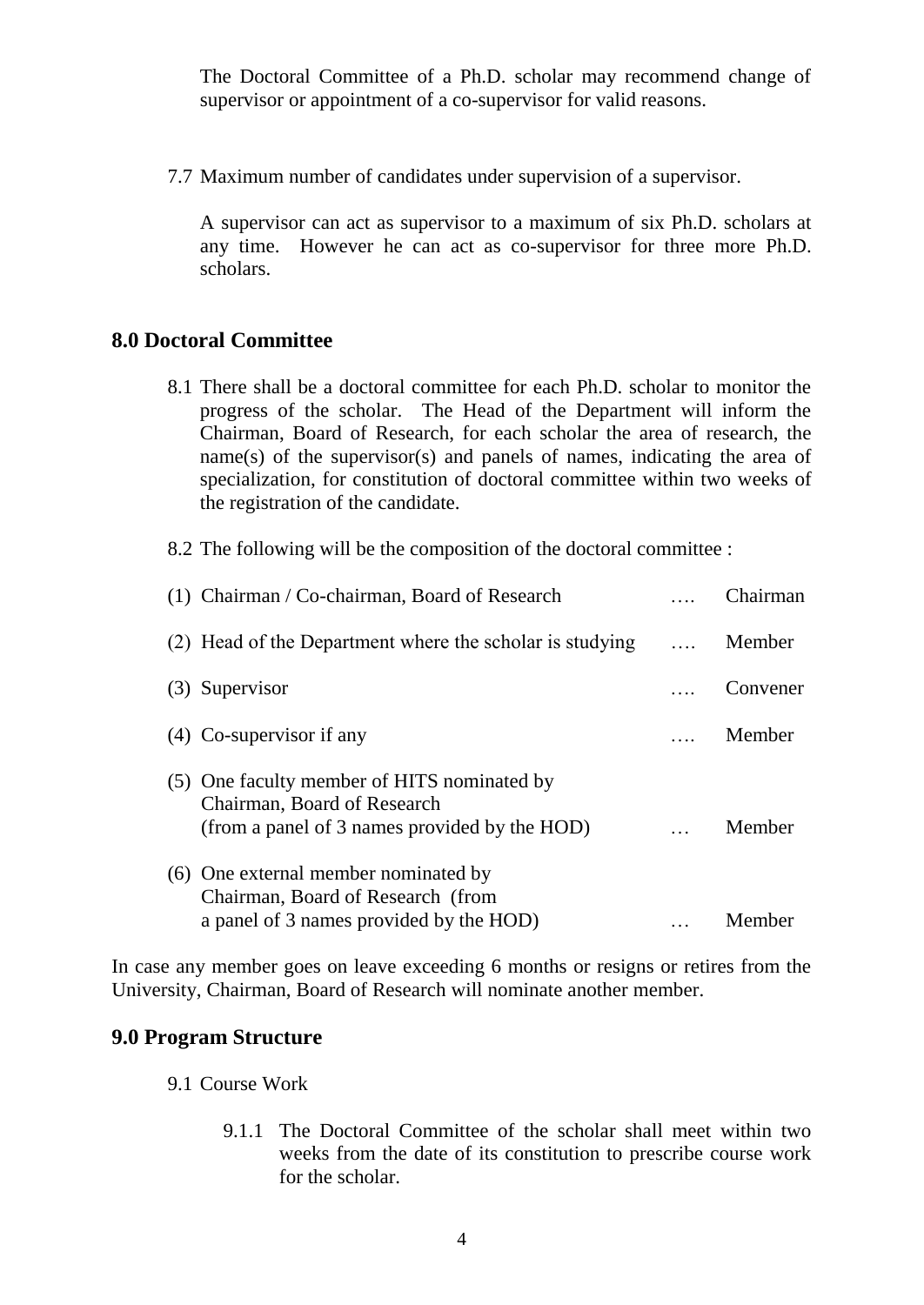- 9.1.2 A minimum of four courses relevant to the area of research shall be prescribed by the Doctoral Committee.
- 9.1.3 At least two of these shall be those that are offered under any approved P.G. Program of HITS
- 9.1.4 If the doctoral committee deems it to be necessary, a maximum of two area-specific courses may be prescribed out of the total of four courses in 9.1.2. The course content of these courses following the rules for P.G. courses may be designed by the doctoral committee and got approved by the concerned Board of Studies.
- 9.1.5 The prescribed course work shall be completed by the scholar within 4 semesters from the date of registration in the case of full-time scholars and six semesters in the case of part-time scholars.
- 9.1.6 The Ph.D. scholar shall obtain a minimum CGPA of 6.5 in the courses prescribed for him subject to a minimum Grade of "C" in individual subject.
- 9.1.7 Candidates with the M.Phil. Degree in the Faculty of Science and Humanities may be exempted from course work, provided the M.Phil. Degree is related to the proposed Ph.D. field of research and if duly recommended by the doctoral committee.
- 9.2 Comprehensive Examination
	- 9.2.1 On the successful completion of the course work, the Comprehensive Examination Committee constituted by the Chairman, Board of Research will conduct for the scholar a comprehensive examination. This will be in the form of a written-cum-oral examination to test the knowledge of the scholar in the fundamentals of the broad area of specialization and the course work undergone by him.
	- 9.2.2 The Comprehensive Examination Committee will consist of five members of the doctoral Committee nominated by the Chairman, Board of Research. The Chairman of the Committee will be a senior faculty from the Department. The committee will include the candidate's supervisor as a member. The result of the examination will be conveyed by the Chairman of the comprehensive examination committee to the Chairman, Board of Research either as satisfactory or not satisfactory.
	- 9.2.3 If the performance of the scholar in the comprehensive examination in the first attempt is not satisfactory, he will be given one more opportunity to appear for the comprehensive examination within six months of the first attempt. The registration of the candidate who fails in both the attempts will be cancelled.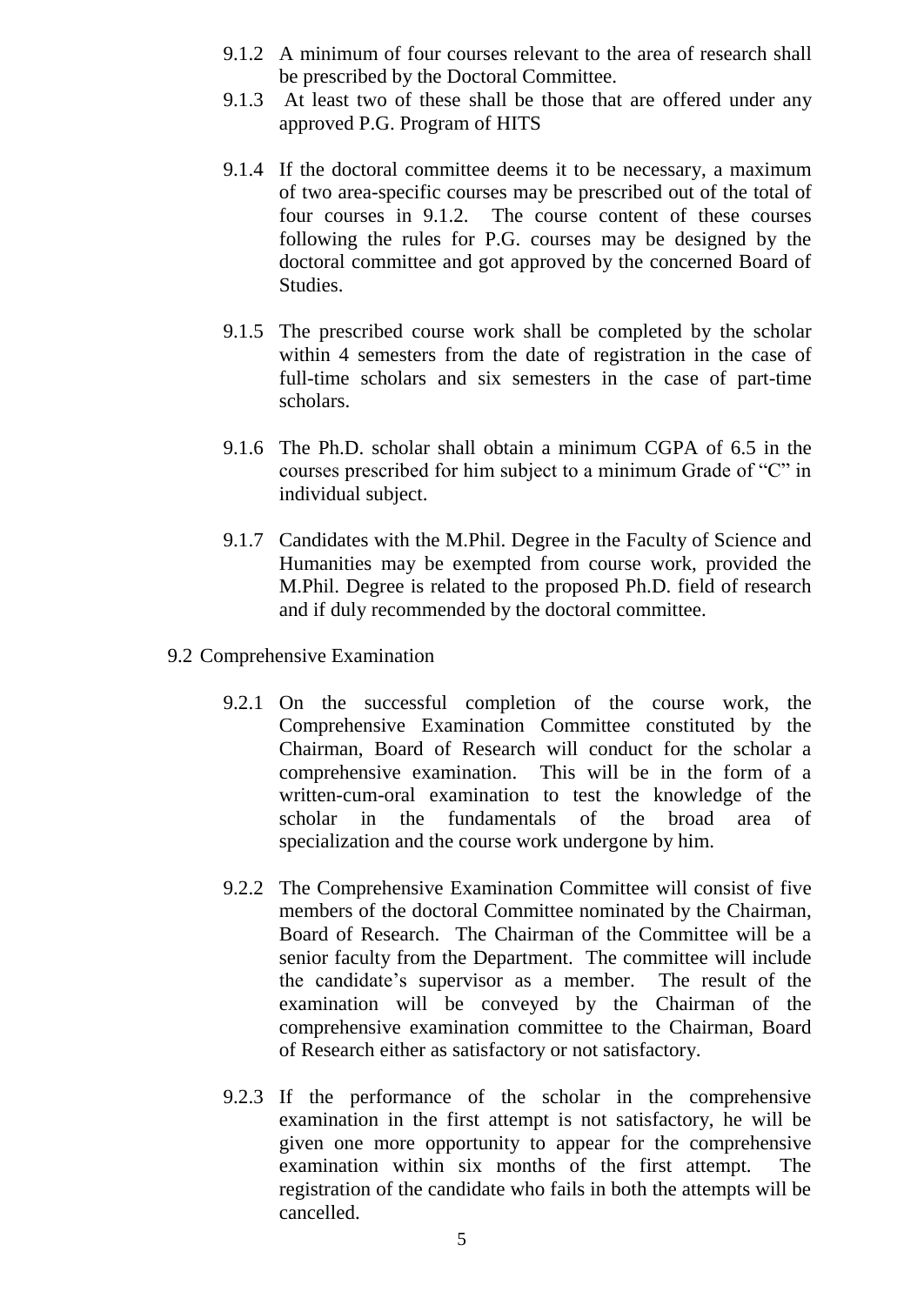### **10.0 Progress Report**

- 10.1 Every six months commencing from the date of registration, the scholar shall submit progress report in the prescribed format to the Chairman, Board of Research through the supervisor and the Head of the Department.
- 10.2 The supervisor shall arrange to make a presentation by the scholar on his work every six months before the faculty of the department and once in a year before the doctoral committee.

#### **11.0 Duration of Program**

11.1 The duration of the program and the time limit for submission of thesis are counted from the date of registration. The minimum and maximum durations shall be three and six years respectively for all categories of admission.

### **12.0 Extension of Maximum Duration**

- 12.1 In exceptional circumstances, on the recommendation of the doctoral committee, a maximum grace period of 2 years beyond the maximum stipulated in 11.1 may be granted by the Vice-Chancellor, six months at a time, to enable the research scholar to submit the thesis.
- 12.2 If the research scholar fails to submit the thesis within the extended period of two years, the registration of the candidate shall be cancelled.

#### **13.0 Cancellation of Registration**

The registration is liable for cancellation for the following reasons:

- a) for reasons as in 9.2.3 and 12.2
- b) the scholar has not paid the prescribed semester fees within the stipulated time.
- c) two consecutive six monthly progress reports are not submitted or found to be not satisfactory by the doctoral committee.
- d) the scholar submits an application for withdrawal from the program.

In all the above cases, the fees paid by the scholar shall not be refunded.

#### **14.0 Synopsis of Thesis**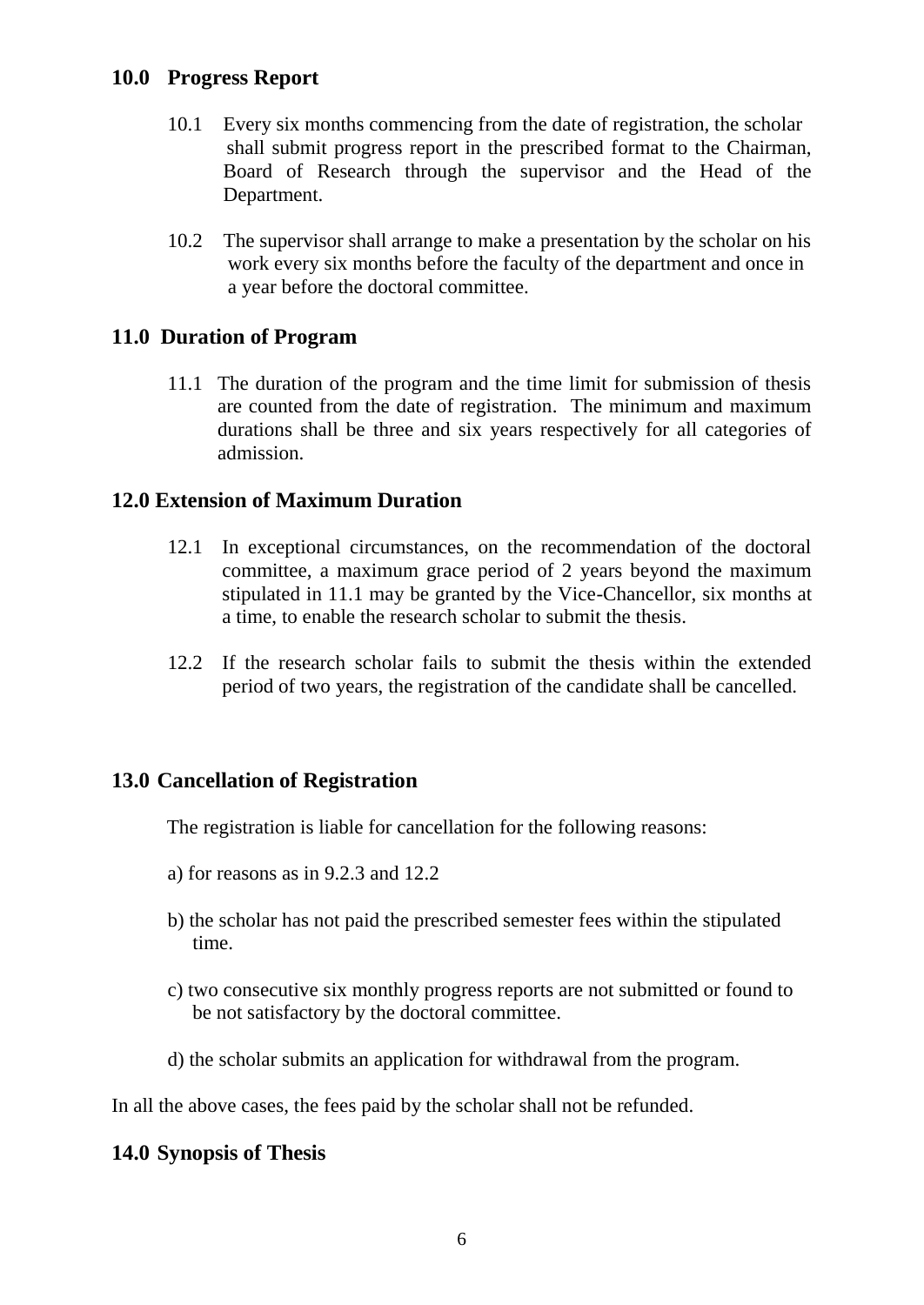- 14.1 On satisfactory completion of the course work, Comprehensive Examination and the Research work, the scholar shall submit ten copies of the synopsis of his research work in the required format through the supervisor and the Head of the Department to the Office of the Chairman, Board of Research.
- 14.2 The synopsis shall be accepted only when the research scholar has at least one paper in the subject of research either published or accepted for publication in a refereed national/international journal.
- 14.3 If the Doctoral Committee approves the research work reported in the synopsis, it shall forward six copies of the approved synopsis to the Registrar along with a panel of six examiners, three from India and three from abroad.

### **15.0 Submission of Thesis**

15.1 The research scholar shall, within three months of acceptance of the Synopsis, submit five copies of the thesis prepared in accordance with the format and specification prescribed. Along with the thesis copies, three copies of the abstract of the thesis in about 400 words will also be submitted. Under no circumstances, the thesis submission can be delayed beyond 3 months after acceptance of synopsis. In extraordinary circumstances, an extension of three months may be permissible with the recommendation of the doctoral committee.

#### **16.0 Thesis Evaluation**

- 16.1 The thesis shall be referred to two examiners (one from India and another from abroad) nominated by the Vice-Chancellor from the panel of examiners recommended by the doctoral committee.
- 16.2 Chairman, Board of Research is to take such steps as necessary to receive the reports from the examiners as quickly as possible.
- 16.3 The examiners will be requested to send in the prescribed form their reports within three months from the date of receipt of the thesis.
- 16.4 The examiner shall include in his report an overall assessment of the thesis and state his recommendation in one of the following categories :
	- a. Recommended for the award of the degree of Doctor of Philosophy: Highly commended / Commended
	- b. Recommended for the award of the degree of Doctor of Philosophy subject to revision being incorporated in the thesis as mentioned in the report which may be verified by the Viva-voce committee.
	- c. Revision required as mentioned in the report and the revised thesis to be sent to him for final recommendation.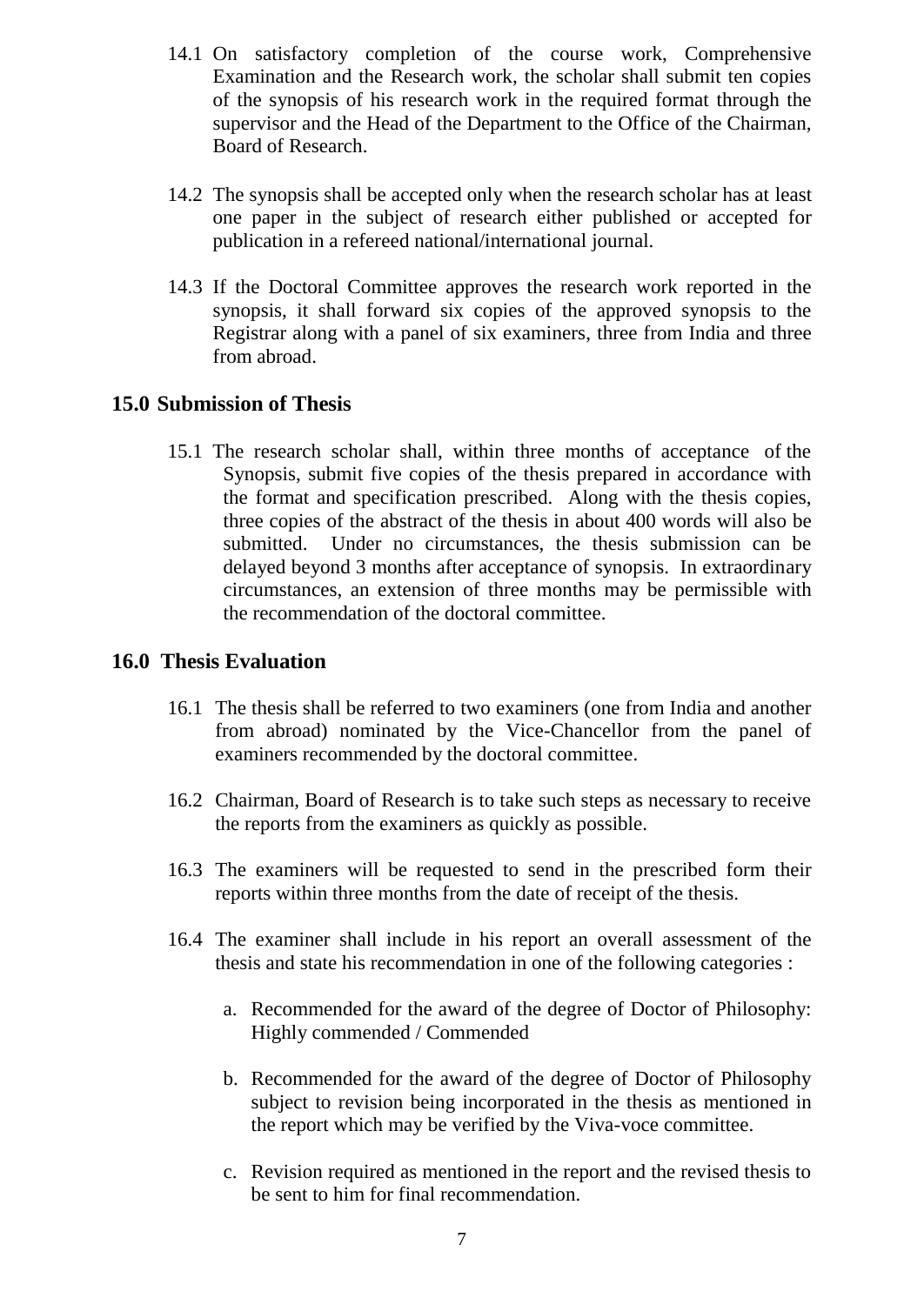- d. Rejected
- 16.4.1 The examiner in his report of 200 to 300 words shall indicate the standard attained in case of category (a), the nature of revision required in case of categories (b) and (c) and the reasons for rejection in case of category (d).
- 16.4.2 If both the examiners recommend the award of the degree, the thesis shall be provisionally accepted.
- 16.4.3 If both the examiners recommend rejection, the thesis shall be rejected and the registration of the scholar will stand cancelled.
- 16.4.4 If one examiner recommends the award of the degree while the other recommends rejection, then the thesis shall be referred to a third examiner to be nominated by the Vice-Chancellor. If two of the three examiners recommend the award, the thesis shall be provisionally accepted. If two of the examiners recommend rejection, the thesis shall be rejected and the registration of the scholar will stand cancelled.
- 16.4.5 If the recommendation from any examiner is of the category (c), then the scholar will be asked to revise the thesis as required and resubmit the thesis within 6 months. The revised thesis will be referred to the same examiner for his final recommendation.
- 16.4.6 Individual cases not covered by any of the above clauses shall be referred to the Vice-Chancellor for his final decision.

## **17.0 Viva - Voce Examination**

- 17.1 The Doctoral Committee shall recommend a panel of three examiners within India and with expertise in the area of research for constituting the Viva-Voce Examination Board.
- 17.2 Vice-Chancellor shall constitute the Viva-Voce Examination Board as follows :

| (a) Supervisor of the Candidate            | Convener |
|--------------------------------------------|----------|
| (b) One Examiner of the thesis             | Member   |
| (c) An examiner from the panel in $(17.1)$ | Member   |

The doctoral committee members of the Research Scholar will be invitees to vivavoce.

17.3 The Viva-Voce Board will ensure that the candidate has carried out the revisions, if any, pointed out by the thesis examiners. They will examine